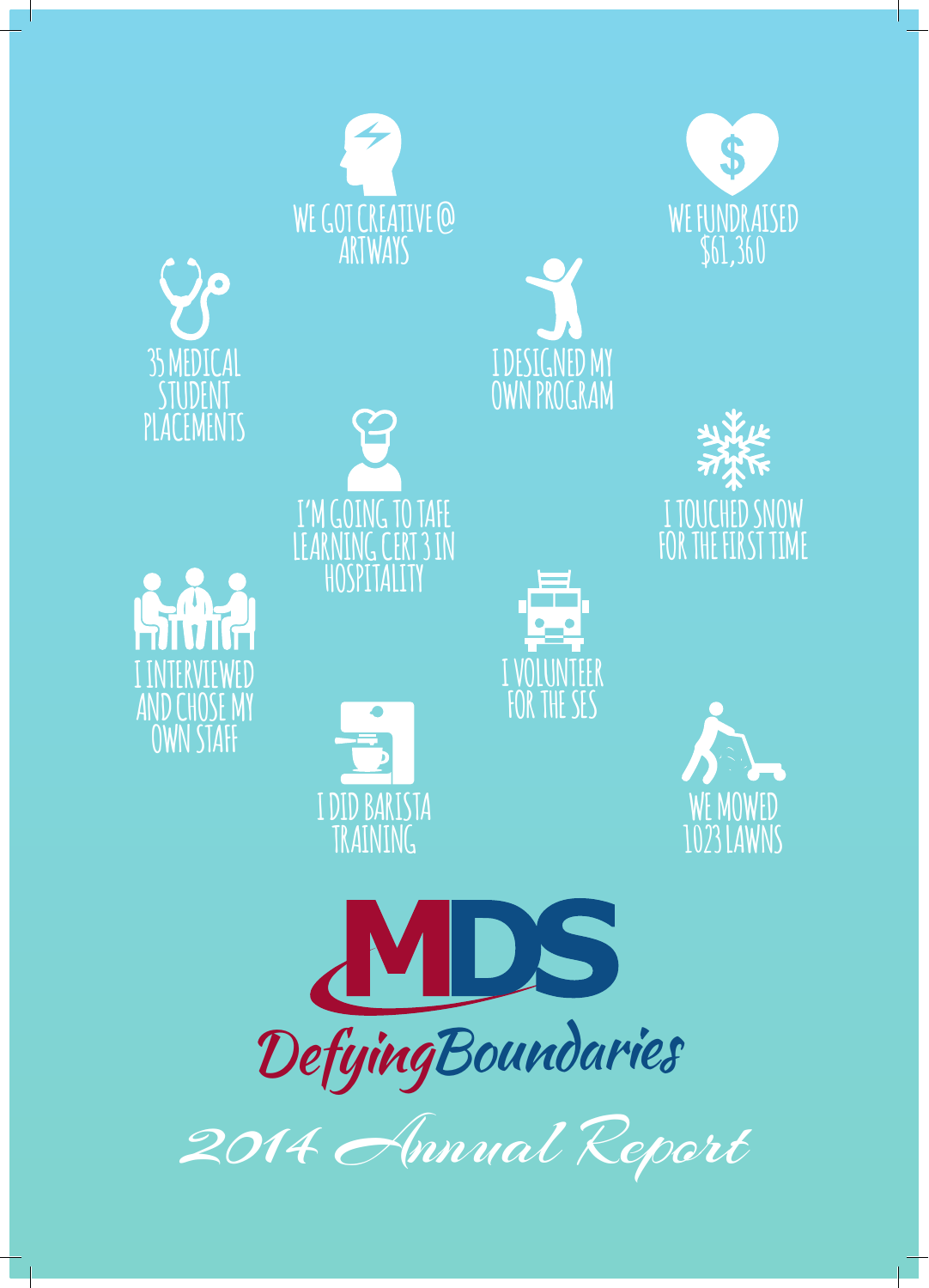

#### **OUR STAFF HAVE 1337 YEARS OF EXPERIENCE**

**I DELIVERED 565** 

**HOURS OF TRAINING**



**WE HAD 35 MEDICAL STUDENT PLACEMENTS**



#### **I DID BARISTA TRAINING**

MDS has been a leading provider of disability services within the Macarthur region for 31 years. It has extended the area of operation to include the Southern Highlands and recently more of Metropolitan Sydney. MDS is an organisation that cares deeply about meeting the needs of people with a disability in every area we operate in.

**800 SCHOOL STUDENTS CAME** 

**LEND LEASE BUILT** 

**US A GARDEN**

**WE FUNDRAISED 13 STAFF BABIES WERE BORN THIS YEAR**

**I TOWED THE HAMSTER BALL UP THE HILL 46 TIMES TO GET ACTIVE MACARTHUR**

2

**16,000 PEOPLE VISITED OUR WEBSITE**

**\$61,360**

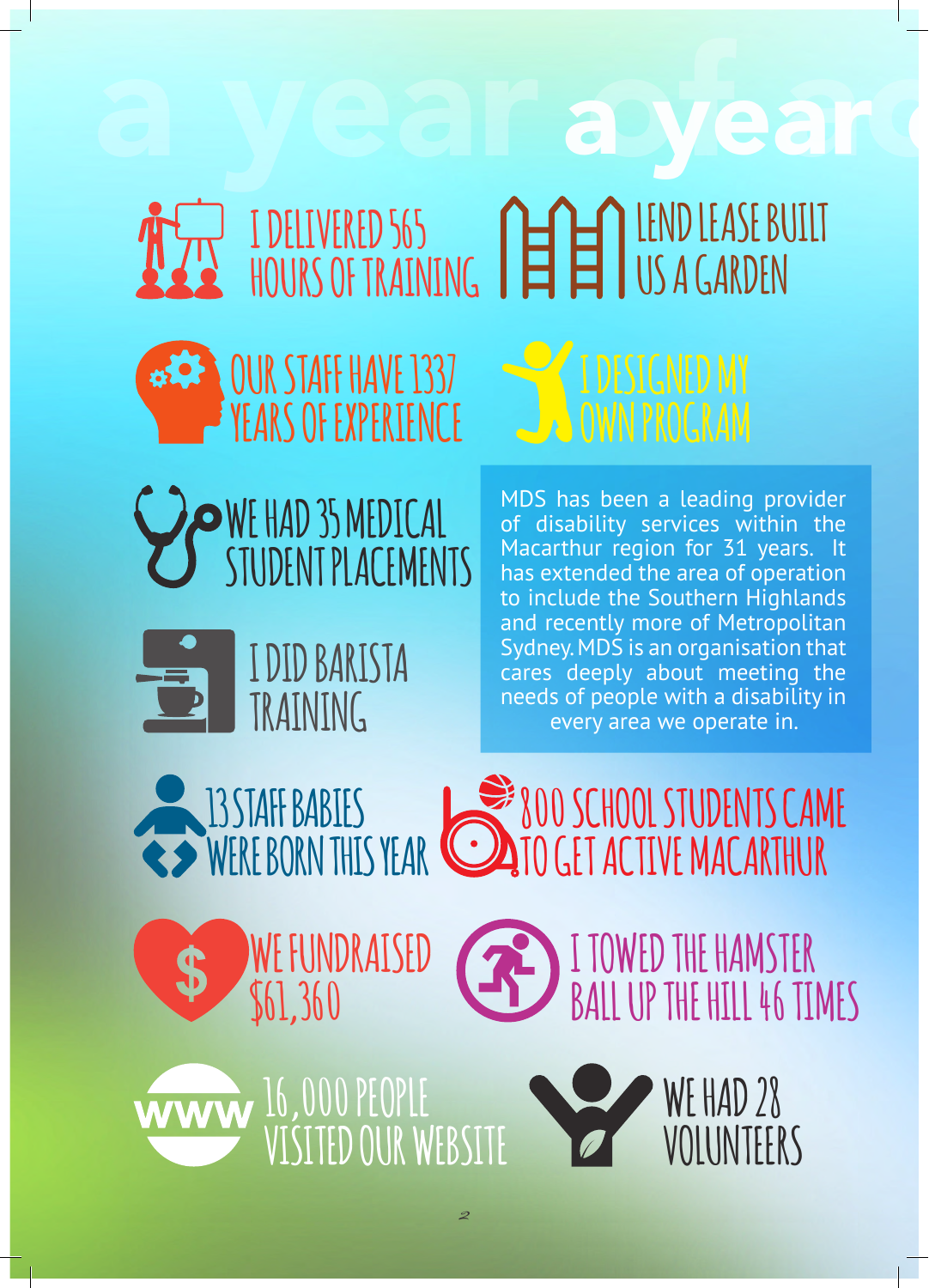### a Pachievement

**WE GOT CREATIVE @ ARTWAYS I'M GOING TO TAFE LEARNING CERT 3 IN HOSPITALITY**





With the experience gained from the past 31 years MDS has thrived through many funding and philosophical changes from Government; beginning with the Richmond reforms, followed by a move to person centred care and now person directed care under the National Disability Insurance Scheme (NDIS).





**I VOLUNTEER** 



**VERIFICATION**

**WE RECEIVED ADHC** 





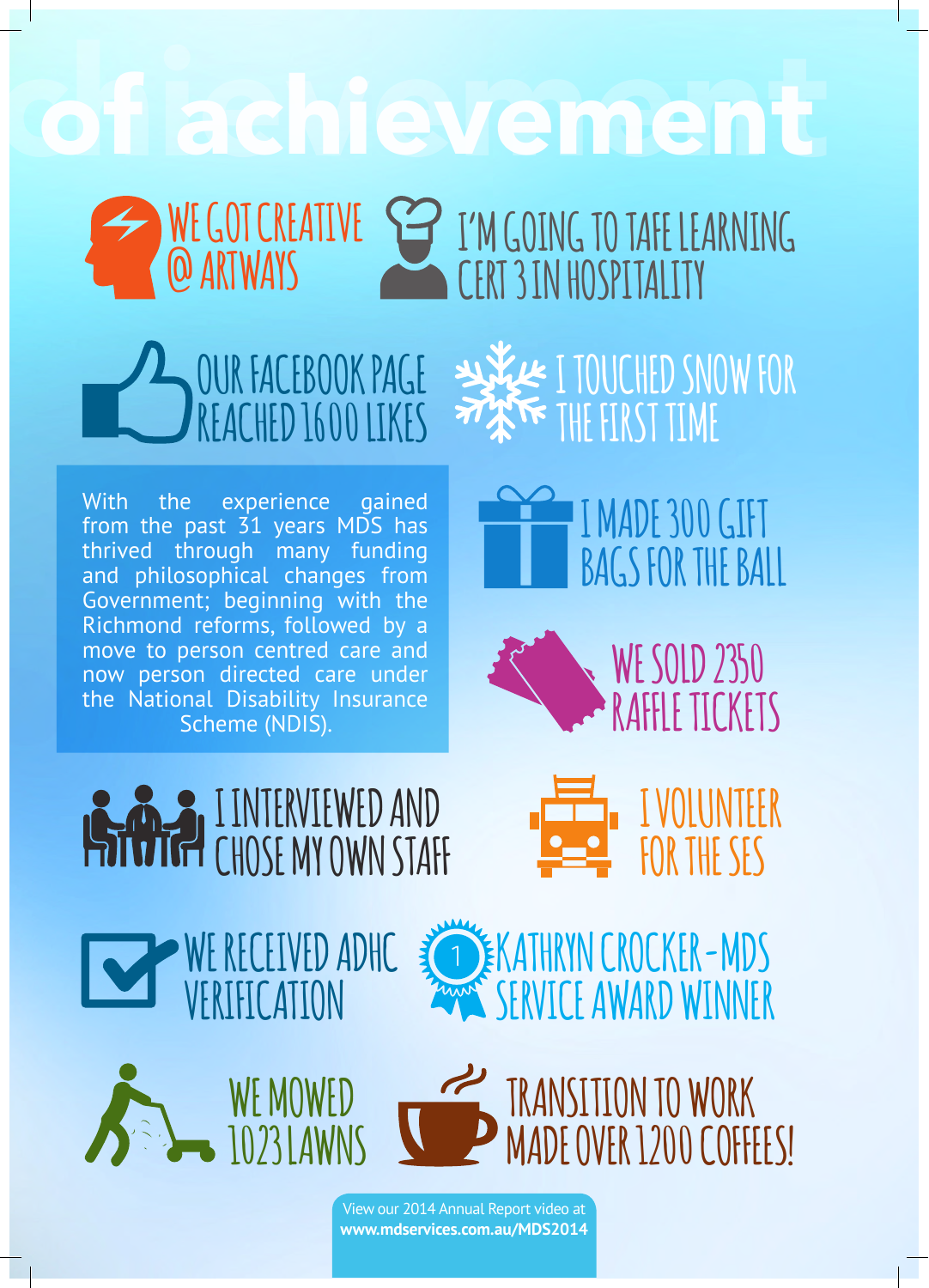# a year of year



At the moment everything is changing in the operating environment for MDS and will continue to change from the experiences gained from the trial sites for the NDIS. These changes are the result of the NDIS but also include changes in government policies, economic events and budgets. It is critical that MDS remains focused on its mission, existing programs and client and stakeholder networks.

Over the last 12 months MDS has identified our strengths after consultation with service participants, families, staff and other stakeholders. The consultation was conducted by the Noetic Group. MDS strengths include:

- Professional staff our staff are trained in providing quality disability services and understand relevant service standards. They are qualified for and passionate about the work they do and bring the latest skills and techniques to their work. Our staff work in disability services because they are genuinely committed to seeing our service participants and their communities "defy boundaries" and achieve their goals and ambitions.
- MDS services are diverse both in the type of services offered and the people who become our clients and staff. Our services seek to fill service gaps that many others see as too challenging or difficult. MDS welcomes all people with open arms, regardless of background, race, culture, gender or identity.
- MDS offers a long term commitment. We have been working with the community and families for the last 31 years and plan to be there for the long haul.
- MDS provides the highest levels of safety and secure services; we do not cut corners on safety.
- MDS treats service participants with the utmost dignity and respect as we believe that people who feel respected will feel free to be themselves and strive for their best outcomes. We strive to create the confidence our service participants need to make their own choices. We promote freedom of choice and encourage people to choose their own programs.

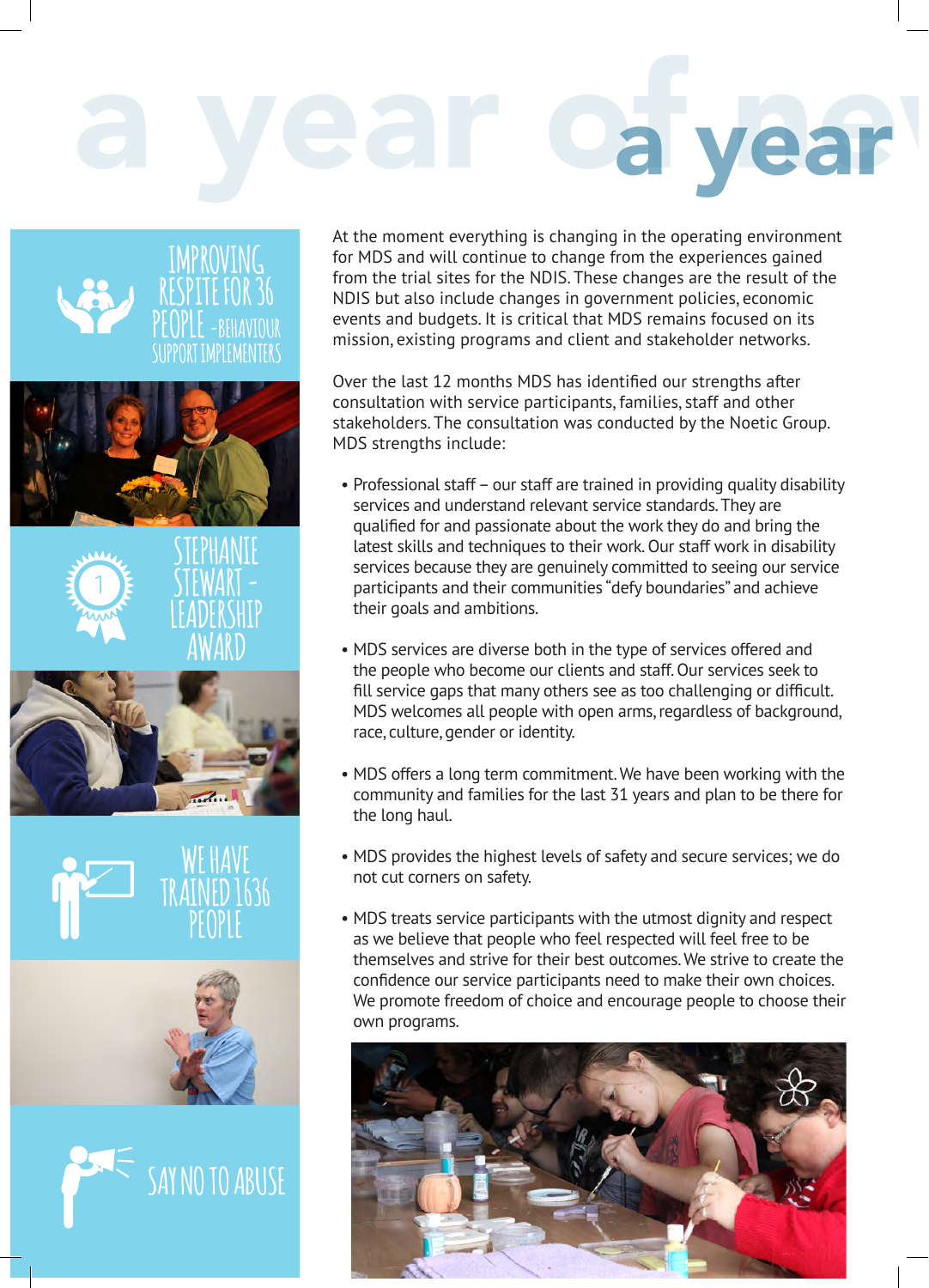## a year of new horizons a year of new horizons

• Our service participants stated that MDS don't just listen but respond and make the changes that are needed. We take suggestions seriously and make changes accordingly. This is demonstrated by the Rights Committee, consumer groups and by our person directed care.

Other changes that have occurred over the last 12 months include:

- Person centred planning has left the planning and development phase and our participants and their families have developed some great and innovative programs. New opportunities are emerging all the time with people following their interests and trying new things. There are more Self-Managed programs and more Self-Directed programs.
- MDS is continually becoming more flexible in program design, hours of operating and areas in which we can operate. This is providing more choice and some truly lateral thinking. From holidays to the Gold Coast, trips to experience snow to furniture restoration, effects make up, ceramics, art and performance.
- A new financial and accounting system has been chosen and will be operational next year. This will provide us with more detailed budgeting information which in turn will mean higher accountability and more flexibility. This combined with our new data system will provide up to date information and capacity for good analysis thus leading to shorter time lines for new programs, quotes etc.
- The best way to empower people is to provide them with information they can access. More of our documents are now in Easy Read and Easy English and we have a newly designed website to ensure easier access and more video clips.
- The Rights Committee continues to give real representation to service participants who are provided with the assistance they need to be able to have a say in the direction that MDS is taking.





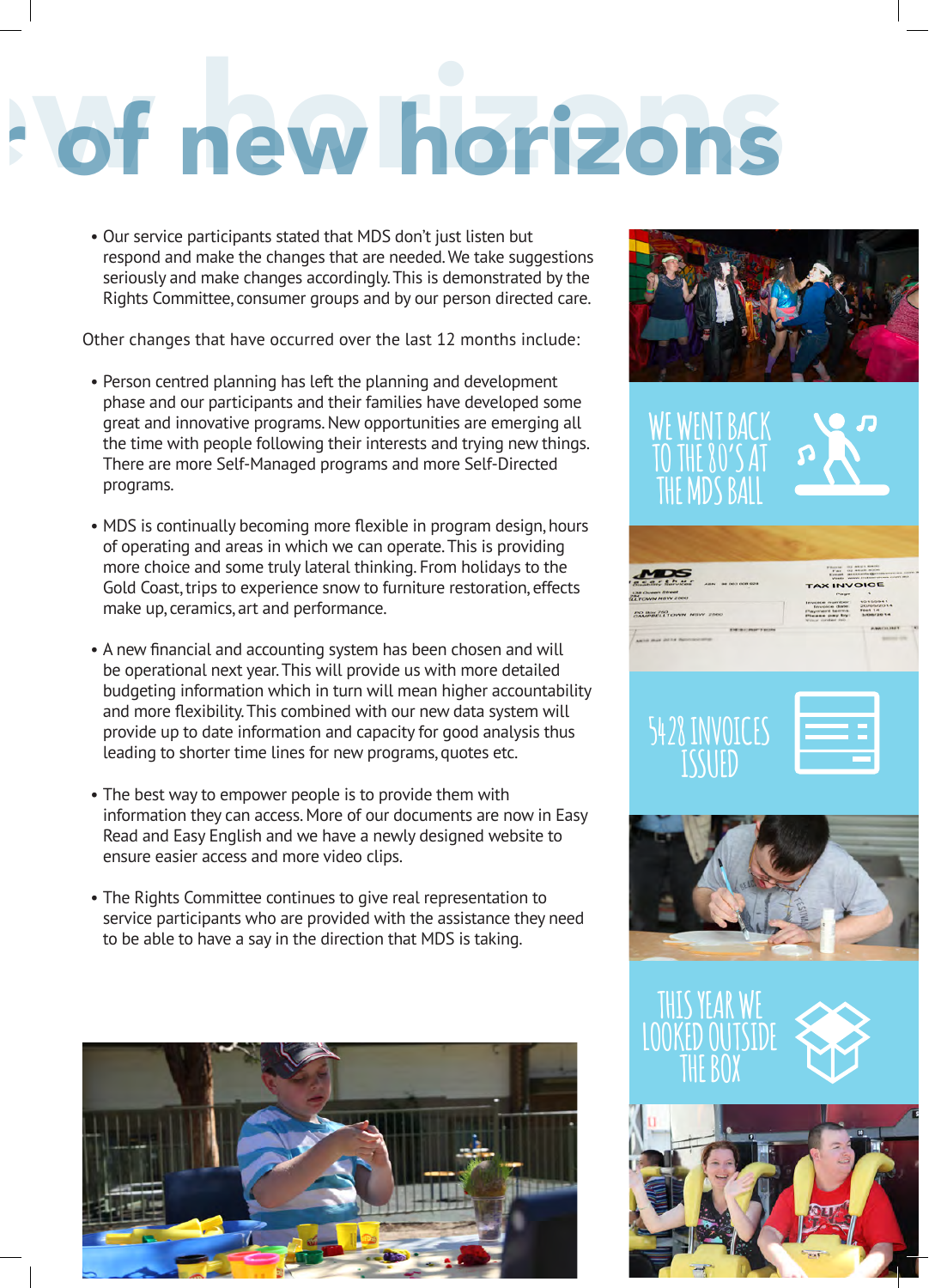









nd now it is time to say goodbye!

I have had the privilege of working at MDS for 20 years and through that time have seen some fantastic growth, lots of changes, experienced some great challenges and watched as MDS developed and matured. When I started MDS had 25 staff over 4 programs and total funding of \$554,138. Over the last 20 years this has grown considerably, but not only in staff numbers and funding but the type of services we offer, the increased complexity of programs and greatly increased numbers of people assisted.

MDS has developed strong ethics and clear values about what we do and how we do it. MDS has a well-developed structure that encourages innovative ideas and accountability. There is strong governance by the Board who have the right mix of skills and values. Any change that has been thrown at MDS we have met and learned from. Our Quality Assurance system is well entrenched in MDS and is a significant contributing force to our continuing development and growth.

The Executive Management Team has a broad range of experience and professionalism to continue to steer MDS in the best traditions of MDS; that is to be a high achiever with a genuine commitment to our service participants and a great sense of achievement and joy for all.

The new Chief Executive Officer of MDS is Jeff Scobie who you have all got to know over the last two years. MDS is in good hands, ready to tackle the future and achieve great things. MDS has been 20 years of my life – I have learnt so much from other staff, the Board but mostly from our service participants. I will miss you all but am not too far away.

It is my pleasure to hand the CEO baton to Jeff Scobie.

Inne (horn

Chief Executive Officer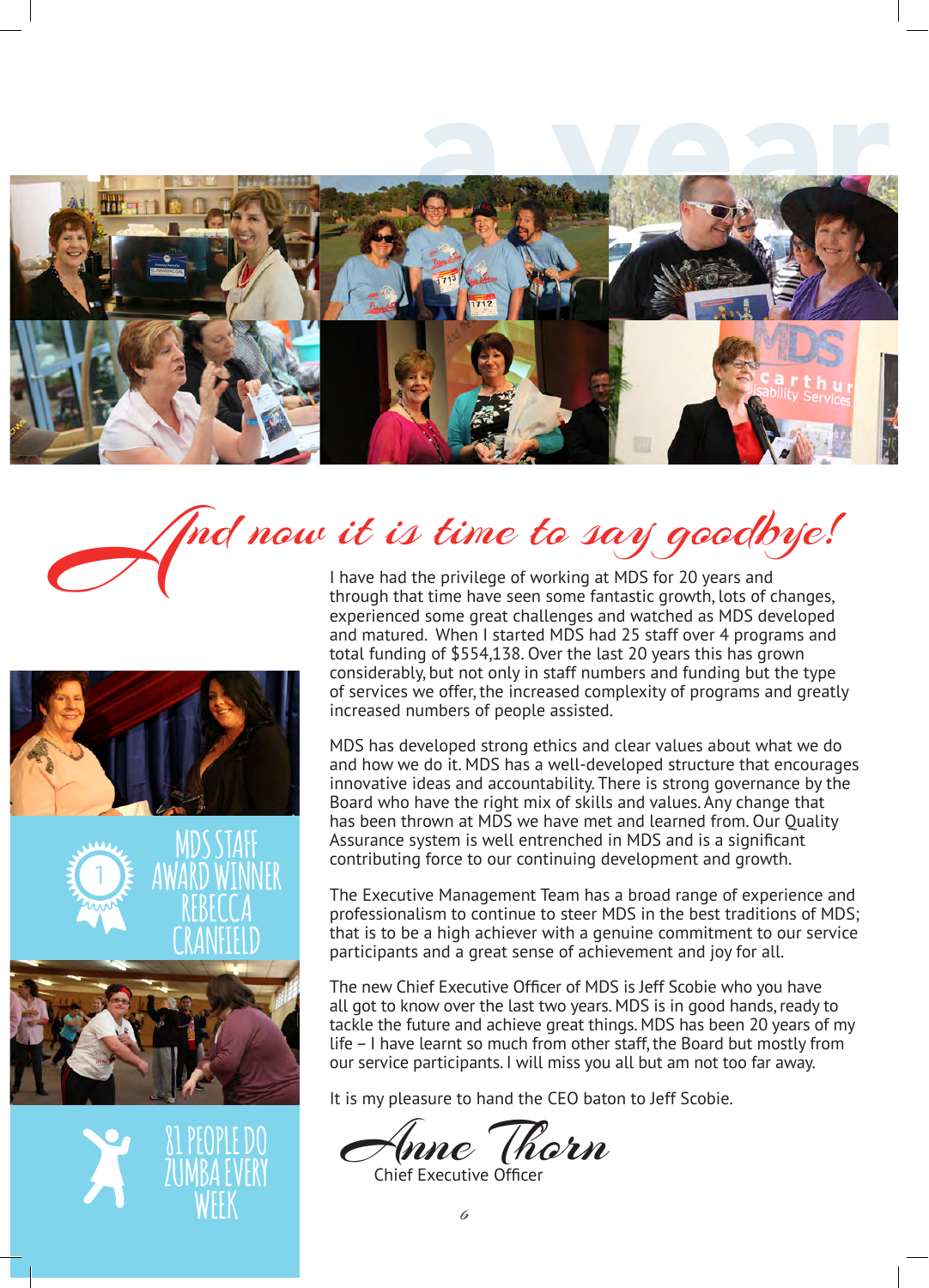### a year of change

A message from Jeff

Anne has been with MDS since its very early days and through her hard work and leadership, MDS has grown into the highly professional organisation that we see today. It has been a great pleasure to work with Anne over the past two years. I have personally learnt a great deal and have been constantly inspired by her determination and commitment to people with a disability in the Macarthur area and beyond.

I strongly believe that MDS' commitment to service participants is one of our greatest strengths. We take great pride in working with people - assisting them to live good lives, pursue their interests and passions, develop new friendships and gain new skills. It is this commitment that provides MDS with a solid foundation as we move into the future.

The National Disability Insurance Scheme (NDIS) is changing the way that services are delivered for people with a disability in Australia. It will see many more people with a disability given access to services than the present system allows. This is not only an exciting prospect for people with a disability, but it will also provide opportunities for MDS to increase the number of people we are able to support. The implementation of the NDIS beyond the current trial sites will challenge MDS to be even more flexible and responsive to the needs and interests of people with a disability. Much has been done over the past 12 months, but we still have more to do.

The next year will see MDS building on the work that we have started in preparation for the implementation of the NDIS – changing the way that we do some things to enable people with a disability to have greater control over the services and supports they want. However, what will not change at MDS is our determination to maintain our high standards of service and to continue to empower people with a disability.

Finally, I would like to congratulate Anne on her retirement. She leaves MDS having made an enormous contribution – she will be a difficult "act to follow", but I am very pleased and excited to be taking on the CEO role. I am confident that MDS will continue to be a high achiever, meeting the challenges that lay ahead and maintaining our focus on being the best we can be in supporting people with a disability.

Jeff Scobie General Manager Operations















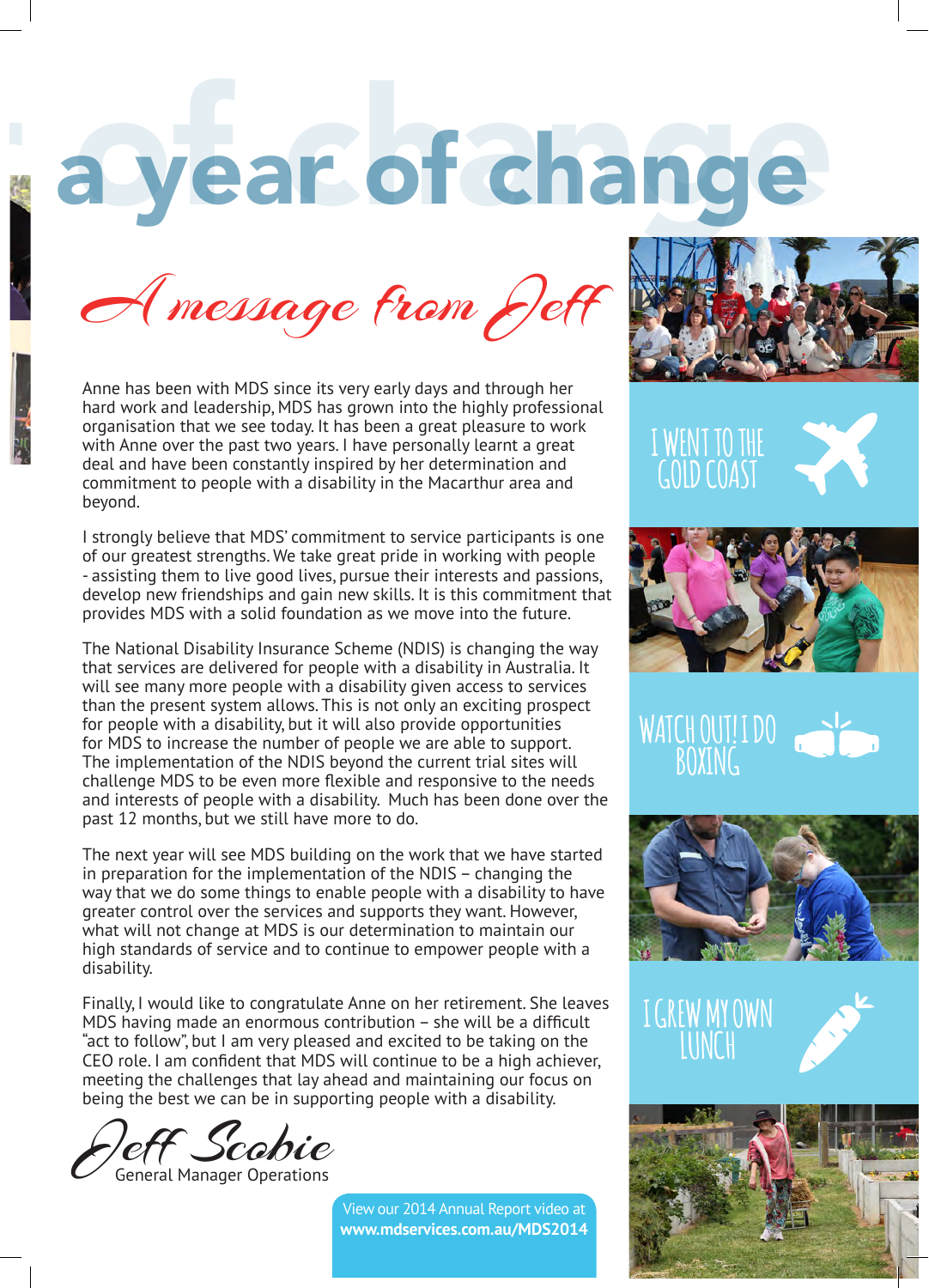## from the president



This year has been a strong one for MDS as the disability services sector continues to undergo change with further developments in, and greater understanding of, the NDIS. In particular, we have received more information on how the NDIS is operating in the test sites established by the Government and we have also begun administering individual packages for some of our clients.

The primary focus this year has continued to be gaining an understanding of how the NDIS will operate, but also how MDS may need to adapt to the NDIS environment when it is fully implemented.

The Board of Directors and the Management Team have worked hard to ensure that MDS not only continues to provide quality services to its clients, but that it is in a position to adapt to the changes that are being made in the sector, and which will come into effect over the next few years.

On behalf of the Board of Directors, I would like to thank and congratulate CEO Anne Thorn, her Management Team, and indeed all members of staff, for their consistent performance over the past year. The Management Team has again achieved some outstanding results and MDS continues to be one of Australia's leading service providers in the disability support sector.

I would also like to thank the Board of Directors for their personal support during the year and for the voluntary contribution they have made to the success of MDS. We have welcomed some new Directors this year who not only bring with them some excellent skills, they have also added more energy and enthusiasm to the Board.

On a sad note, however, this year will be the final year with Anne Thorn as the CEO of MDS with Anne retiring at the end of the year. Anne's contribution to MDS over a long time has been a remarkable achievement, and the nature and extent of that contribution is one of the primary reasons why the organisation is the way it is today.

Anne will be missed by everyone in the organisation and by the organisation itself, however her replacement Jeff Scobie is an exceptional replacement who I have no doubt will make an excellent contribution to MDS moving forward.

Justin Thornton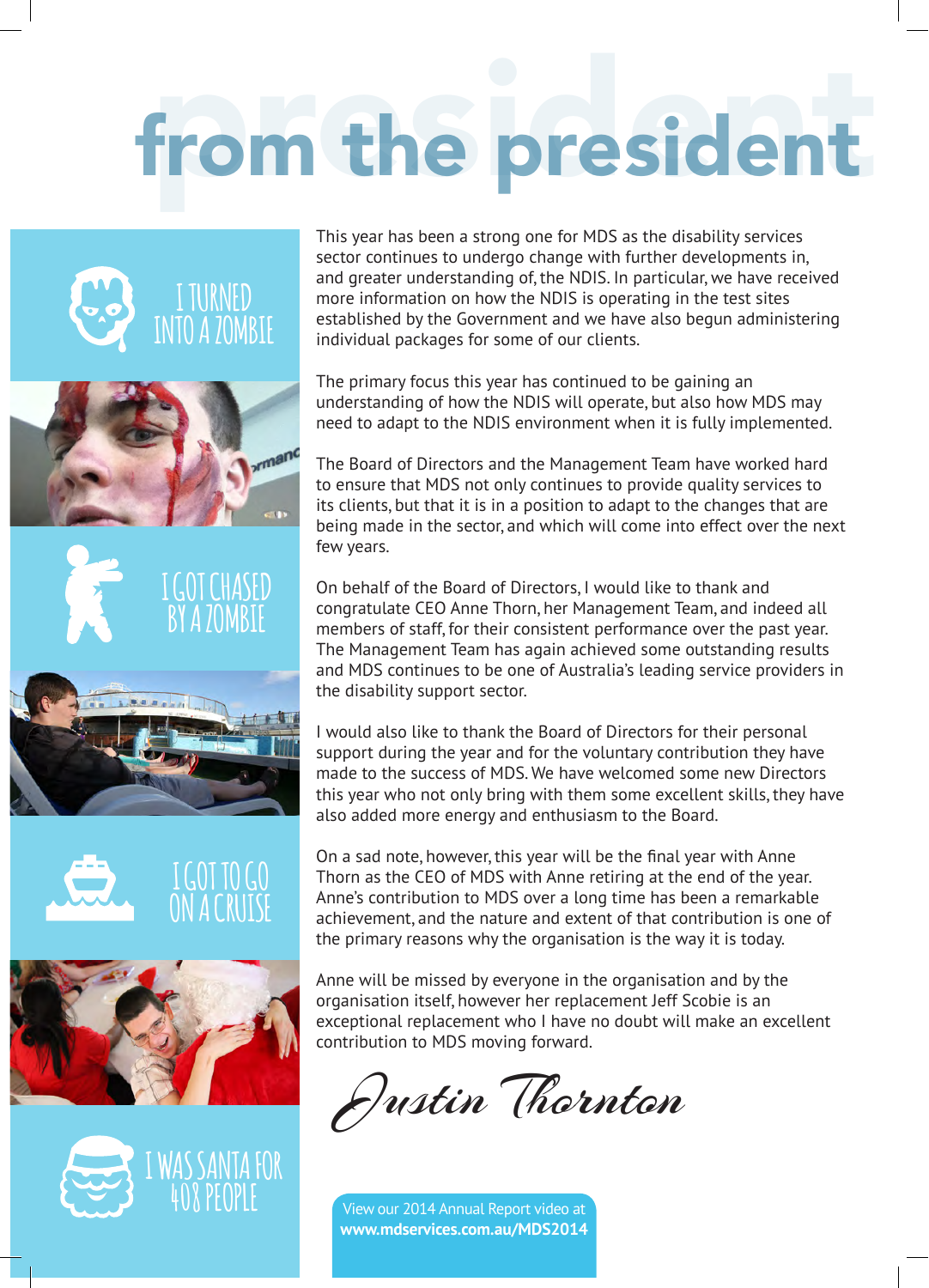the board

#### Justin Thornton **President**

*Diploma Law, Accredited Specialist in Business Law* 

Justin is a qualified solicitor and is a partner of Marsden's Law Group with extensive experience in business and company law. Justin has an interest in providing opportunities, support and training for people with a disability.

Bill Kuchta **Vice President** *C.A. (Fellow)*

Bill is a former partner of Pricewaterhouse Coopers with experience in emerging businesses and the global mobility of Human Resources. Since retirement in 2007 Bill has been involved mainly in the Not for Profit Brain Foundation as a Board member.

Daniel Kuchta **Treasurer**

*B. Commerce (Accounting), C.A.*  A Director since May 2009. Audit Partner of Kelly + Partners. Member of Institute of Chartered Accountants and Member of Audit & Finance Committee of Mater Dei Camden. Daniel provides financial audit and assurance services to a diverse range of business from large companies to the not-for-profit sector.

Kristie Leopardi

*B. Arts, B. Commerce*  Kristie is a Human Resources Consultant with Westpac. Kristie has an interest in social equity and in providing opportunities for community participation and employment for people with a disability.

Vanco Djoneski

*B. Engineering (Electronics), Postgraduate in Digital Telecommunications, Dip. Community Services Work* Vanco is a teacher/lecturer, engineer and was the manager of a research laboratory for 18 years. Currently Vanco is working as an advocate for people with all types of disability and a community member of the Guardianship Tribunal of NSW. Vanco has extensive experience in assessing the needs of PWD and networking with the relevant services for solutions to their issues.

Mark Kofahl *B. Economics (Accounting), Macquarie University, MAICD*

Director of Solutions Outsourced Pty Ltd. Mark has an accounting background and is a Member of the Australian Institute of Company Directors. He is the architect of the award winning Siteflex Web Management system and has been a guest speaker at Australia's No. 1 Business Event, CeBIT.

Krystle Wolthers *Diploma Law*

Krystle is a solicitor with Marsdens Law Group practising in Estate Planning. Currently completing her Masters in Law, she is a volunteer solicitor with the NSW Cancer Council, the Macarthur Legal Centre and St Vincent De Paul. Krystle has an interest in human rights, social justice, assisting people with disabilities and volunteer work.

Daniel Murphy

#### *B.App. Sci (Sports Ex Sc), M.Physiotherapy*

Daniel is a Physiotherapist and Exercise Scientist, currently working as the Senior Physiotherapist at Bounce Back Physiotherapy in Narellan and Campbelltown. Through his work and socially, Daniel has developed an interest in the correct care and social integration of people with a disability.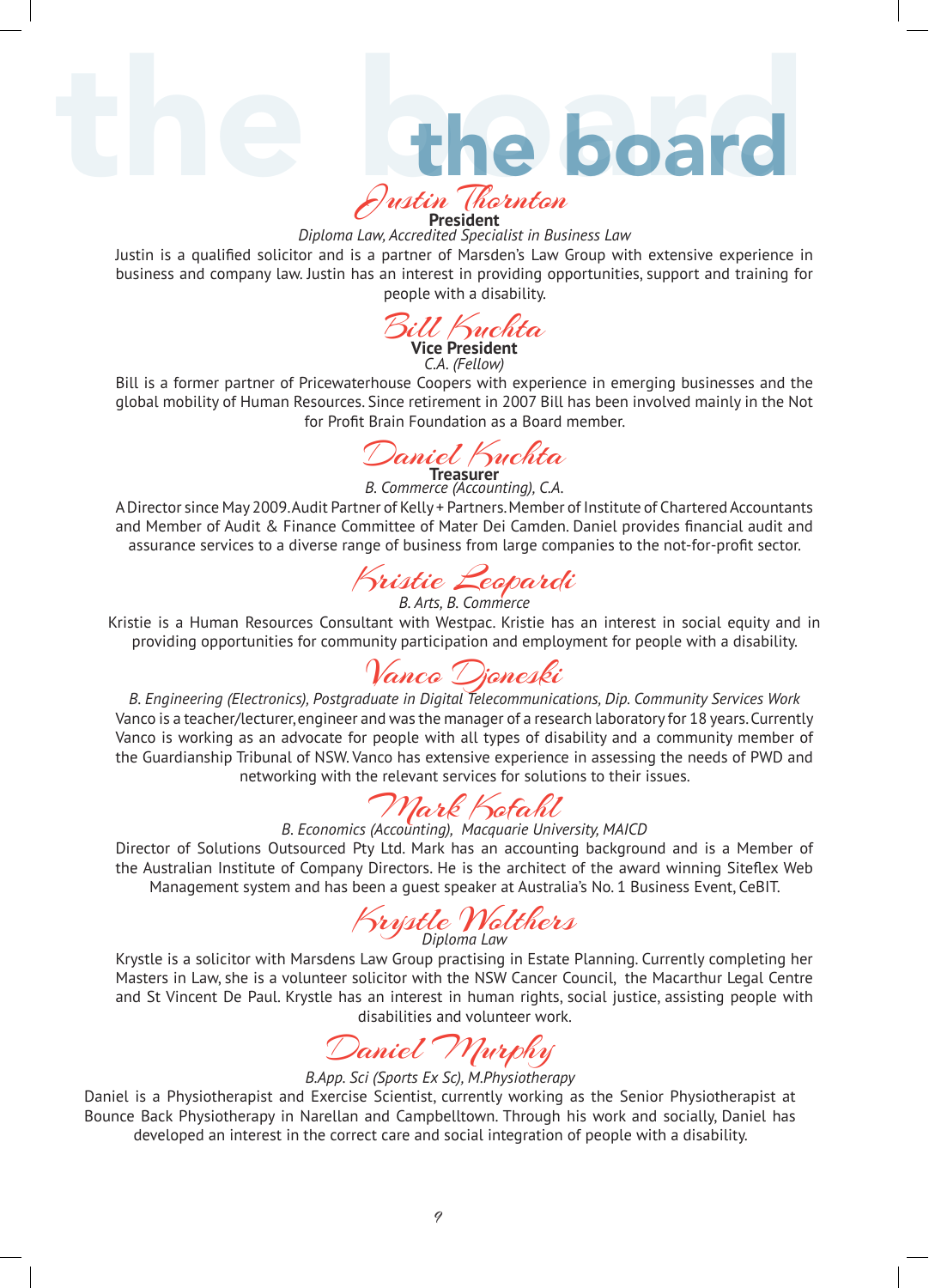# treasur.



After a challenging year in 2013 it was nice to see the big effort and hard decisions paying dividends in 2014. Macarthur Disability Services turned around a \$38,438 deficit to record a modest surplus of \$343,343 which is 2.24% of total revenue. Budgeting for a modest surplus allows MDS to continue to deliver its excellent service to people with a disability and allow us to invest in projects to ready the organisation for the launch of the NDIS in our area.

The former community hall at Bradbury purchased last year has undergone substantial renovations to become a very unique offering for our clients. Close to shops and community facilities, the versatile room layout and surrounding green space makes it an inviting place to work, learn and participate. It is a complement to our Tahmoor property that offers a modern adaptable training centre, café and horticultural experience.

To help fund the development of Bradbury we retired our property in Dumaresq Street Campbelltown which had met our needs in the past but was not really the right property for MDS moving towards the NDIS.

While the client facing section of the organisation has been focused on the NDIS, the back office and finance function has not stood still. The team has been investigating appropriate software systems that will integrate the key components of the IT function and allow us to cope with the change in the way we will be funded.

MDS is largely a service driven organisation as evidenced by our employment expenditure which makes up more than 75% of our costs. While this expenditure is strictly classed as an expense, the people that we employ are not. They are an asset to our organisation. They live our motto of "Defying Boundaries" and help the people we support to meet their goals.

We are most grateful for donations and sponsorship from our supporters. Without their support we cannot promote healthy lifestyle choices at Get Active Macarthur, celebrate with our clients at the Annual MDS Ball or rally a large team at the Campbelltown City Challenge Walk that helps connect our organisation with the local community.

We thank both the Federal and State Governments in their support of MDS, entrusting us with the financial resources to assist numerous people with a disability. We take financial stewardship very seriously and ensure that the money we receive is administered in a prudent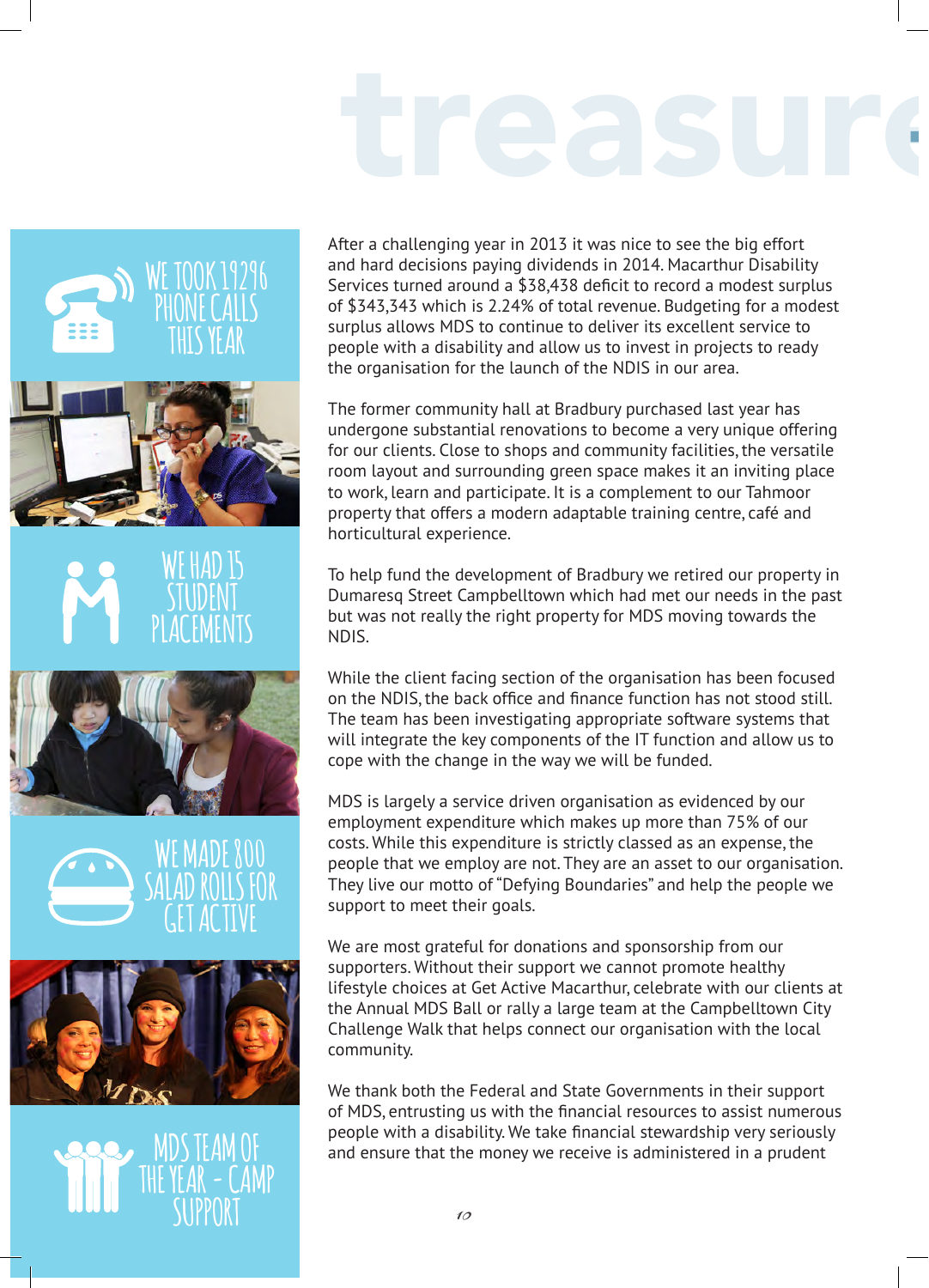### treasurer's report

way. Through sound financial management and good governance, MDS is exposed to very little risk. We trust that this one element along with every thing else we do helps make MDS an attractive option to carers, people with a disability and funding bodies.

I would like to thank Anne Thorn and the team for their dedication, professionalism and commitment throughout the year and offer my congratulations on a job well done. 2015 will bring new and exciting challenges but the legacy of Anne's work since the humble beginnings of MDS leaves us with a solid foundation to build on. I sincerely thank Anne and wish her well.

I would like to thank the carers and people with a disability for choosing MDS and making it what it is today. We trust that you continue to look toward MDS as your service provider and we look forward to working with you in the future.

Finally I would like to thank my fellow Board Members under the leadership of our President Justin Thornton. While the composition of the board changes the commitment and focus to MDS remains.





#### **A summary of the significant items appearing in the financial report and the comparatives for the 2014 year.**

|                              | 2014         | 2013         | \$ INCREASE/(\$<br><b>DECREASE)</b> | % INCREASE/<br>(%DECREASE) |
|------------------------------|--------------|--------------|-------------------------------------|----------------------------|
| <b>TOTAL REVENUE</b>         | \$15,335,536 | \$13,723,755 | \$1,611,781                         | 11.70%                     |
| <b>TOTAL EXPENSES</b>        | \$14,992,193 | \$13,762,193 | \$1,230,000                         | 8.93%                      |
| <b>NET SURPLUS/(DEFICIT)</b> | \$343,343    | (\$38,438)   | \$381,781                           |                            |
| <b>CURRENT ASSETS</b>        | \$3,803,364  | \$2,953,988  | \$849,376                           | 28.75%                     |
| <b>TOTAL ASSETS</b>          | \$8,339,355  | \$7,366,039  | \$973,296                           | 13.21%                     |
| <b>CURRENT LIABILITIES</b>   | \$3,101,213  | \$2,694,695  | \$406,518                           | 15.07%                     |
| <b>TOTAL LIABILITIES</b>     | \$3,753,939  | \$3,297,906  | \$456,033                           | 13.83%                     |
| <b>NET ASSETS</b>            | \$4,585,416  | \$4,068,133  | \$517,283                           |                            |

Daniel Kuchta

Treasurer of the MDS Board